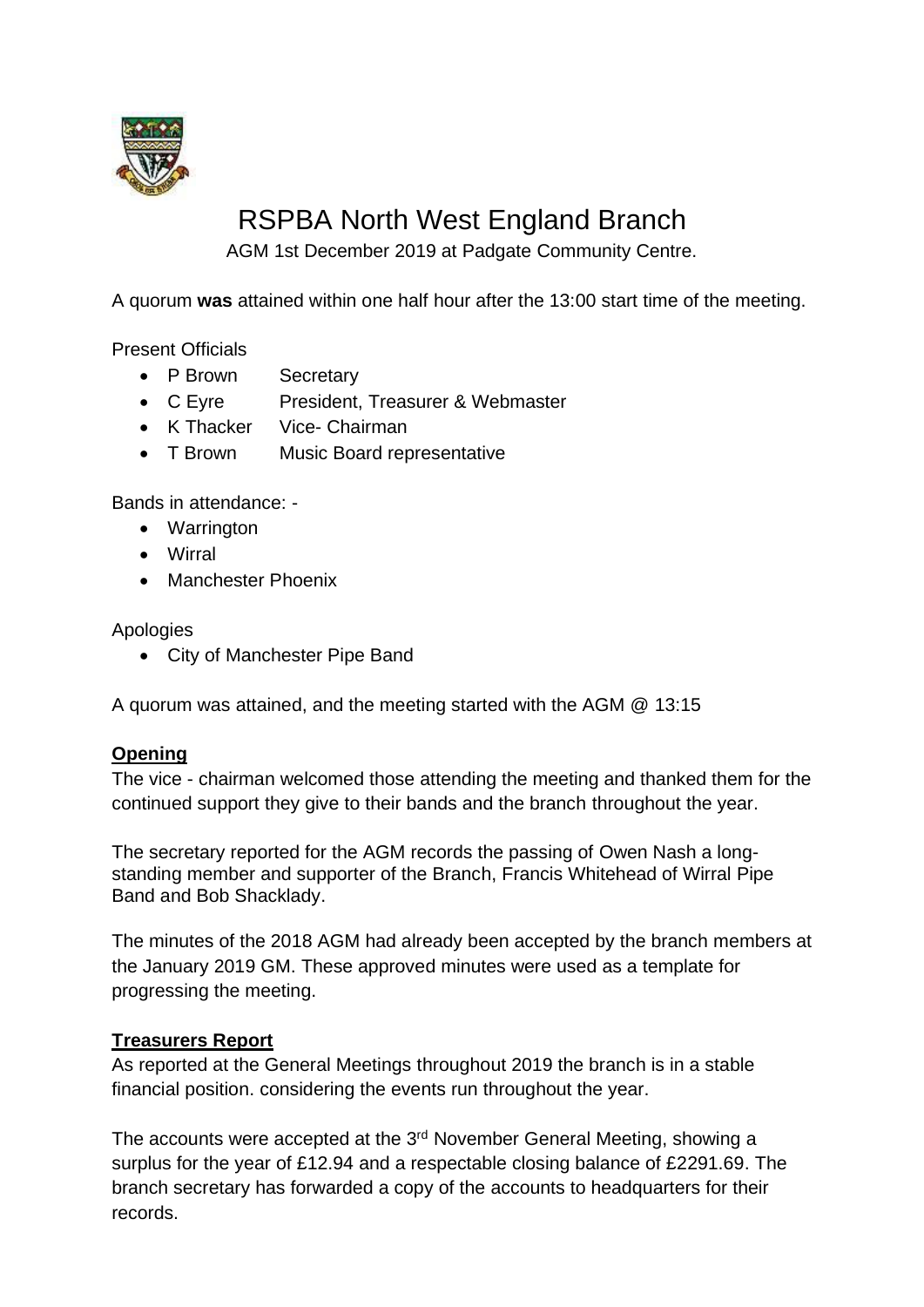A discussion took place regarding the branch Levy. It was unanimously decided that the Levy would remain set at the current £40 and this would be used to offset the competitions and workshops run by the branch.

It was also agreed there would be no change to the 2019 competition entry fees.

The hall rental is £8 / hour (£16 per meeting).

# **RSPBA Report**

The work of the Board of Directors has been reported to the branch membership at each of the General Meetings held throughout the year. The quorum of the branch is surviving, but our attempt to grow the member bands within the branch has not achieved the desired numbers for us to remain a Branch with representation at Headquarters as per article 72.1.

The association has decided there is a need for a North of England Branch, with the current branches (NWE and NEE) becoming sections retaining their identity under this umbrella structure. The initial Director of the Branch will be Kevin Reilly (the current director of the (NEE Branch).

It was agreed that we would support the North England Branch, and become the NWE Section: Proposed:- Warrington Seconded:- Manchester Phoenix **Unanimous** 

Chris agreed to update the Web Site, and work with Paul to progress the move to a Section as seamlessly as possible.

The branch Indoor Solo competitions were successful and went off as planned, many thanks to those who participated, with special thanks to the Competition and Trophy Secretary for all the hard work that goes on behind the scenes.

## Major Championships 2019

This past season we were a little less fortunate with the weather for our major championships, with rain affecting all events at some point in the day. This was the first year at both Lurgan for the UK and Inverness for the European. Both very different venues with good and bad points at both.

The British at Paisley continues to develop as an event, and we are working closely with the promoter to look at ways of improving further.

There are no plans as yet to move to the King George V park, as the groundwork is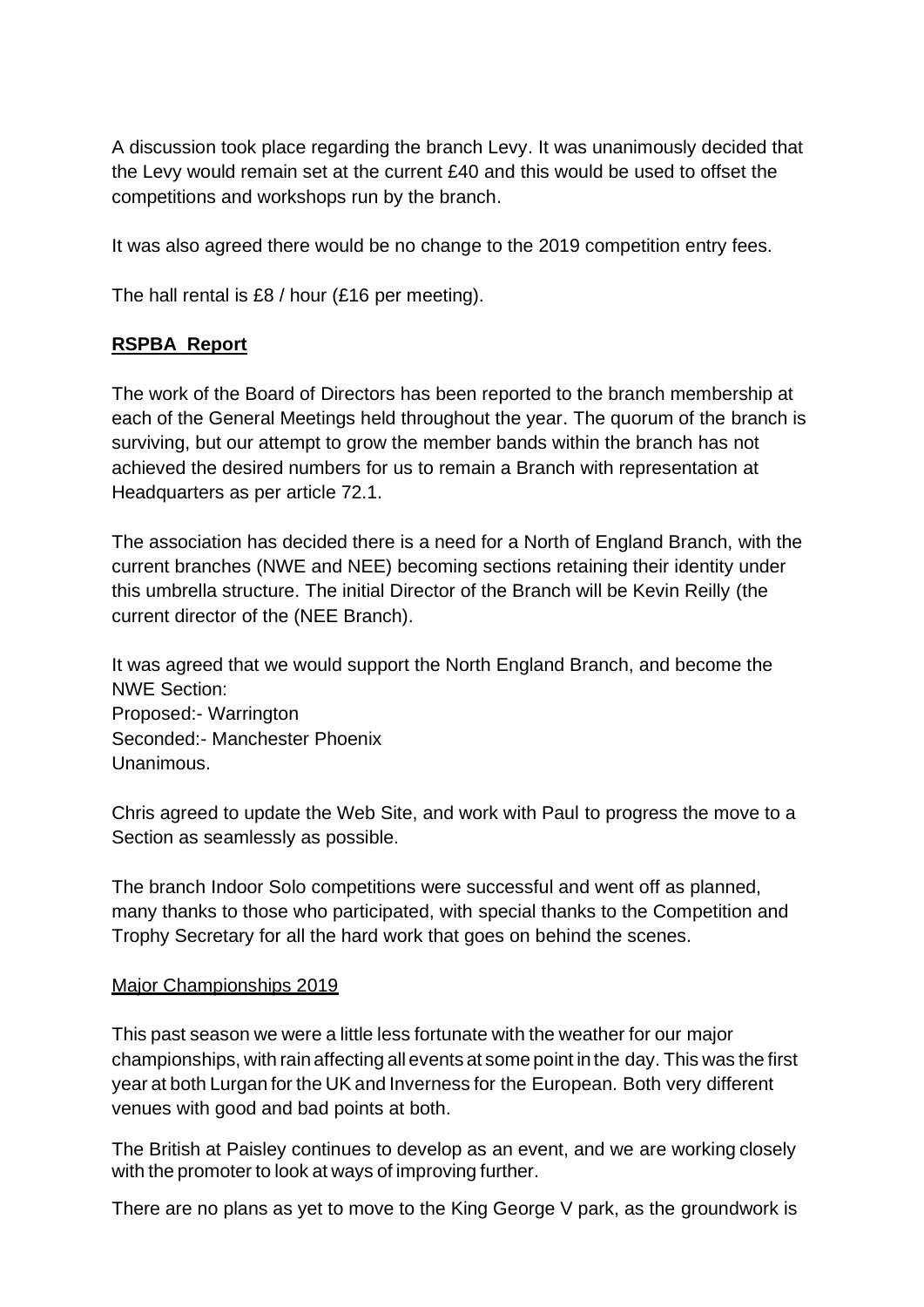not yet complete. However, we will be keeping this in mind for future years.

At Lurgan, we have met a number of times with the organisers since the event and have had a full review of the positioning of the arenas and the highland dancing. It looks like we will have two arenas on the top area beside the fountain where Grade 1 was, and the others will be moved to areas where we noticed there was less flooding. There were some issues with coach parking, but these have been picked up with the Council's H&S officer.

The Europeans at Inverness ran very well despite the poor weather in the afternoon. We identified a couple of issues with the arena placements and these will be reviewed before next year's event.

The Scottish at Dumbarton ran well, but the march past had to be cancelled due to the weather and the prize giving done in the hospitality tent. There is development planned for the site, but at this point it is unclear whether we will still be able to utilise the main area for the arenas as they are planning to build an all-weather running track and pavilion on the red blaze surface that we currently use for car parking.

The World Championships were again held in Glasgow Green over the Friday and Saturday with mostly positive feedback. The use of the large screen adjacent to RSPBA offices to declare the qualifiers for all grades has become a key component of delivering what is an extremely challenging event for all involved. This year we had two extra arena which allowed us to complete the event more than an hour earlier that in recent years.

The World Solo Drumming and International Tenor Drumming was again successfully held in Caledonian University, Glasgow. The adult final was moved back to the Carnegie Theatre at the request of last year's finalists. The dates of the five regional qualifiers for 2020 were included in the programme.

We have reviewed the timetable for entry forms and official's allocation for this event, as this year was very late in getting the information out. We have pulled the process forward in the calendar to give the officials more advance confirmation.

## Premises Update

Since March last year we have been operating out of the Pentagon Centre in Washington Street while the full refurbishment of Headquarters was undertaken.

We are very pleased with the work that has been completed, but there is some finishing that remains to be done before we can start moving our offices and all our equipment back into our main premises.

We hope we can coincide the official opening with the start of the new season. It is a very exciting time for the Association, and we were fortunate in being able to build up our finances over the last 20 years to such an extent that the redevelopment work could go ahead.

We have had tremendous support from throughout the Association with branches even offering to help out if cash flow ever becomes an issue, and fortunately we haven't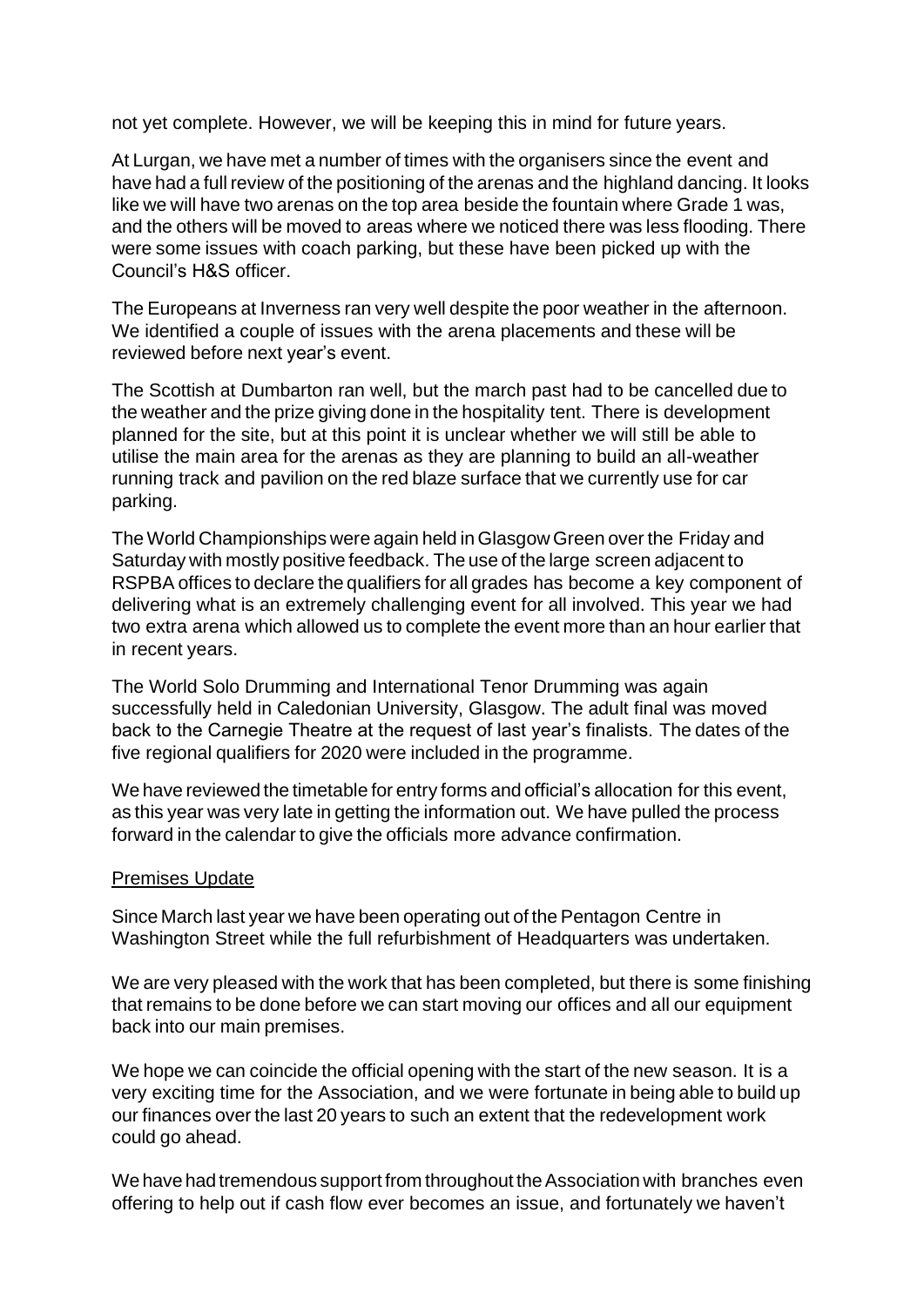yet had to take up their kind offer.

Our Directors and some of our officials, including some adjudicators, donated their contest allowance from the WSD to help furnish the new education and training centre.

This was a purely voluntary act by these officials as there was no expectation on behalf of the Board of Directors that anyone other than themselves would contribute.

#### Association Finances

It has been well publicised that we have invested the surplus built up overthe last 20 years in the refurbishment of Headquarters. Contracts are already in place for our championships for the next two years and will be working hard to secure new contracts for the 2022 season and beyond.

During the year we have managed to secure a small amount of external funding, just over £90k, despite making more than 40 applications to various trusts and organisations.

There were no changes to the fees and allowances announced to the Board of Directors at the October meeting.

#### Pipe Band College

As mentioned last year, we have re-established the Pipe Band College, and the Principals have beenappointed.

Principal of Piping – Jim Campbell Principal of Drumming–PaulBrown PrincipalofPipeBandMusicianship–TomBrown Summer School Principal – John Nevans

These posts are responsible for developing strategies, in conjunction with other members of the Pipe Band College, for raising standards in piping, drumming, and pipe band musicianship. A key function being to support the geographical representatives to develop local strategiesfor supporting local bands to achieve greater success.

## Summer School

Another successful Summer School was held here in the Gaelic School in July with over 30 students attended from all over the UK. My congratulations to our Education Officer Pat Whelan, and Summer School Principal John Nevans and his highly professional team of Instructors.

The next Summer School date will be 27<sup>th</sup> July 2020.

## Music Board

The Music Board (MB) has again met four times (January, April, September and October) throughout 2019 since the branches last Annual General Meeting (AGM).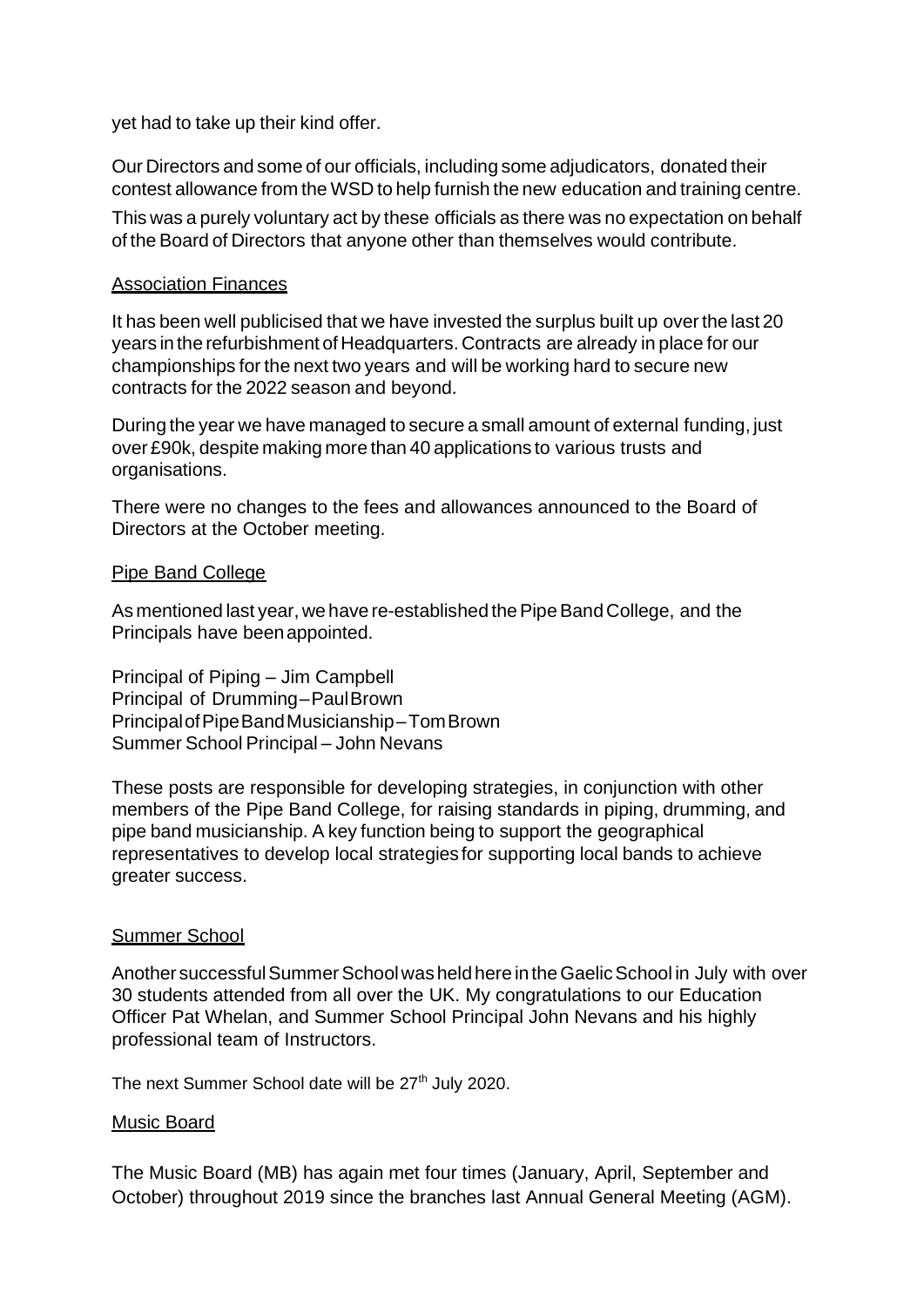Each Branch is entitled to nominate two representatives (subject to holding the necessary qualification).

The North of England Branches is/are represented by Theresa Brown (North West England) and Colin Smith (North East England).

The Standards Group has worked hard throughout the year actioning grade requests, appeals as well as monitoring transfer. Grading decisions are ratified by the Board of Directors sitting on the Music Board, with the decisions being posted to the RSPBA Web immediately following the meeting.

Band registrations have been checked by the BoD at both major and minor contests, there has been a marked increase in anomalies found. Bands please check your registration documents.

The Tunes Group is a sub-committee of the Music Board that maintains the Prescribed Tunes List(s), there have been a number of additions added this year in response to requests from Bands.

There has been no further movement on the addition of Sample Drum scores this year, as resources have been busy with the World Solo Drumming review.

The Board of Directors asked the Music Board to progress two new pieces of work.

- One related to Grade Realignment and ensuring the current structure is fit for purpose, and work is still progressing on this.
- The second is a review of the competition format of the World Pipe Band Championships which completed earlier in the year. The main alteration was the agreement to have all Grade 1 bands play on both days where the entry is 17 bands or less. Where the entry is 18 bands or more, then the Friday will remain a qualifier with 12 bands going through to the final on Saturday.

# **Conclusion**

The Board of Directors commend the standing committees of the association for their contribution to a hugely successful year and look forward to their continued support in 2020.

# **Branch Officials**

The Music Board posts were due for renewal this year, having become a section we are contributing one representative. The current post holders were asked if they were willing to continue in post.

Theresa was elected to continue as Music Board representative. Proposed: Manchester Phoenix Seconded: Warrington All others were like minded.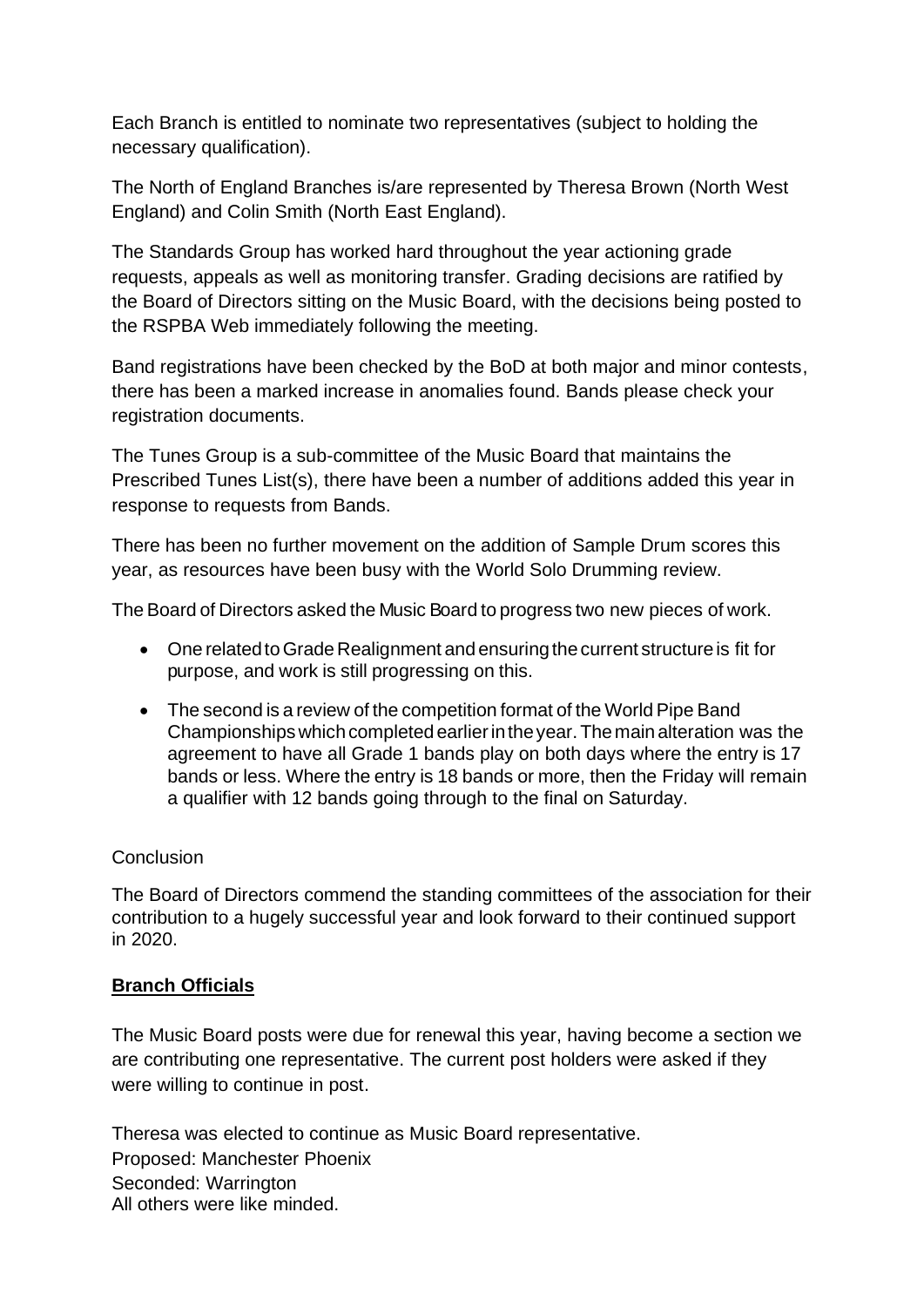Chris agreed to remain in post as Trophy Steward, Web Site Design and Competition Secretary, and Ken agreed to take on the position as Chairman of the NEW Section. All other Section Officials were ratified in post.

Proposed: Manchester Phoenix

Seconded: Warrington

All others were like minded.

The secretary is to forward details of the officials to headquarters for their records.

| <b>North England</b><br><b>Branch Post</b> |                 | In Post<br>until |                                                                                                                                                                                        |
|--------------------------------------------|-----------------|------------------|----------------------------------------------------------------------------------------------------------------------------------------------------------------------------------------|
| Music Board                                | T Brown         | Dec 2022         | Appointment rolled over from NWE Section on<br>establishing the NE Branch Nov/Dec 2019;<br>1 <sup>st</sup> Dec 2019 Last NWE Branch AGM<br>Prop: Manchester Phoenix<br>Sec: Warrington |
| <b>Music Board</b>                         | C Smith         | Nov 2021         | Appointment rolled over from NEE Section on<br>establishing the NE Branch Nov/Dec 2019                                                                                                 |
| Regional<br>Representative                 | C Smith         | Nov 2021         | Appointment rolled over from NEE Section on<br>establishing the NE Branch Nov/Dec 2019                                                                                                 |
| <b>Director</b>                            | <b>K</b> Reilly | Nov 2021         | becomes North England Branch director.                                                                                                                                                 |

| <b>North West</b><br><b>England Section</b><br><b>Post</b>         |           | In Post<br>until |                                                                                                   |
|--------------------------------------------------------------------|-----------|------------------|---------------------------------------------------------------------------------------------------|
| President                                                          | C Eyre    | Dec 2020         | 26th Nov 2017 NWE Branch AGM<br>Prop: Greater Manchester Fire & Rescue<br>Sec: Manchester Phoenix |
| Chairman                                                           | K Thacker | Dec 2022         | 1 <sup>st</sup> Dec 2019 Last NWE Branch AGM<br>Prop: Manchester Phoenix<br>Sec: Warrington       |
| Secretary                                                          | P Brown   | Dec 2020         | 26th Nov 2017 NWE Branch AGM<br>Prop: Greater Manchester Fire & Rescue<br>Sec: Manchester Phoenix |
| Treasurer                                                          | C Eyre    | Dec 2020         | 26th Nov 2017 NWE Branch AGM<br>Prop: Greater Manchester Fire & Rescue<br>Sec: Manchester Phoenix |
| Trophy Steward,<br>Web Site Design<br>and Competition<br>Secretary | C Eyre    | Dec 2022         | 1 <sup>st</sup> Dec 2019 Last NWE Branch AGM<br>Prop: Manchester Phoenix<br>Sec: Warrington       |

# **AOCB**

A query was raised on the RSPBA website and its updates. Could more frequent news / information be reported. For example, an update on the premises, and how it will be used going forwards.